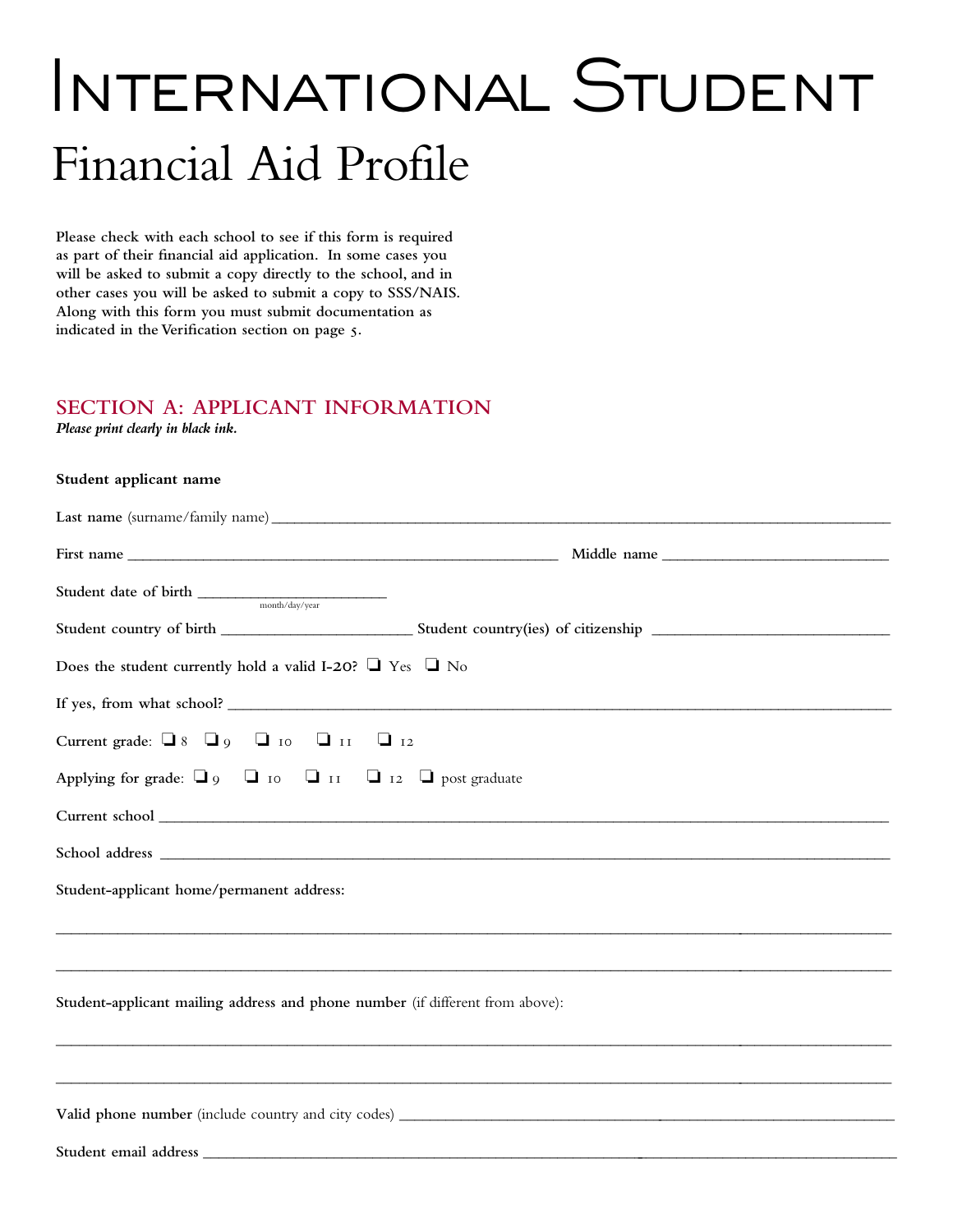## Section **B: PARENT OR GUARDIAN INFORMATION**

|                                       | The student-applicant resides with: $\Box$ Mother $\Box$ Father $\Box$ Stepmother $\Box$ Stepfather $\Box$ Grandparent                                                                                                         |  |
|---------------------------------------|--------------------------------------------------------------------------------------------------------------------------------------------------------------------------------------------------------------------------------|--|
|                                       | $\Box$ Other (explain)                                                                                                                                                                                                         |  |
|                                       |                                                                                                                                                                                                                                |  |
|                                       | Does any parent file a U.S. Federal tax return? U Yes U No                                                                                                                                                                     |  |
|                                       | (last, first, middle)                                                                                                                                                                                                          |  |
|                                       |                                                                                                                                                                                                                                |  |
|                                       |                                                                                                                                                                                                                                |  |
|                                       |                                                                                                                                                                                                                                |  |
|                                       |                                                                                                                                                                                                                                |  |
|                                       |                                                                                                                                                                                                                                |  |
|                                       |                                                                                                                                                                                                                                |  |
|                                       |                                                                                                                                                                                                                                |  |
|                                       | $\Box$ Full time $\Box$ Part time<br>Number of years with employer ________                                                                                                                                                    |  |
|                                       | <b>PARENT/GUARDIAN 2 NAME</b> <u>(last, first, middle)</u>                                                                                                                                                                     |  |
|                                       |                                                                                                                                                                                                                                |  |
|                                       |                                                                                                                                                                                                                                |  |
|                                       |                                                                                                                                                                                                                                |  |
|                                       |                                                                                                                                                                                                                                |  |
|                                       |                                                                                                                                                                                                                                |  |
|                                       |                                                                                                                                                                                                                                |  |
| Number of years with employer _______ | $\Box$ Full time $\Box$ Part time                                                                                                                                                                                              |  |
|                                       |                                                                                                                                                                                                                                |  |
| DEPENDENT INFORMATION                 |                                                                                                                                                                                                                                |  |
|                                       | How many people are dependent upon the family income for daily living expenses?                                                                                                                                                |  |
| List dependents in the household:     |                                                                                                                                                                                                                                |  |
|                                       |                                                                                                                                                                                                                                |  |
|                                       |                                                                                                                                                                                                                                |  |
|                                       |                                                                                                                                                                                                                                |  |
|                                       |                                                                                                                                                                                                                                |  |
|                                       | Name Manne Manne Manne Manne Manne Manne Manne Manne Manne Manne Manne Manne Manne Manne Manne Manne Manne Manne Manne Manne Manne Manne Manne Manne Manne Manne Manne Manne Manne Manne Manne Manne Manne Manne Manne Manne M |  |
|                                       |                                                                                                                                                                                                                                |  |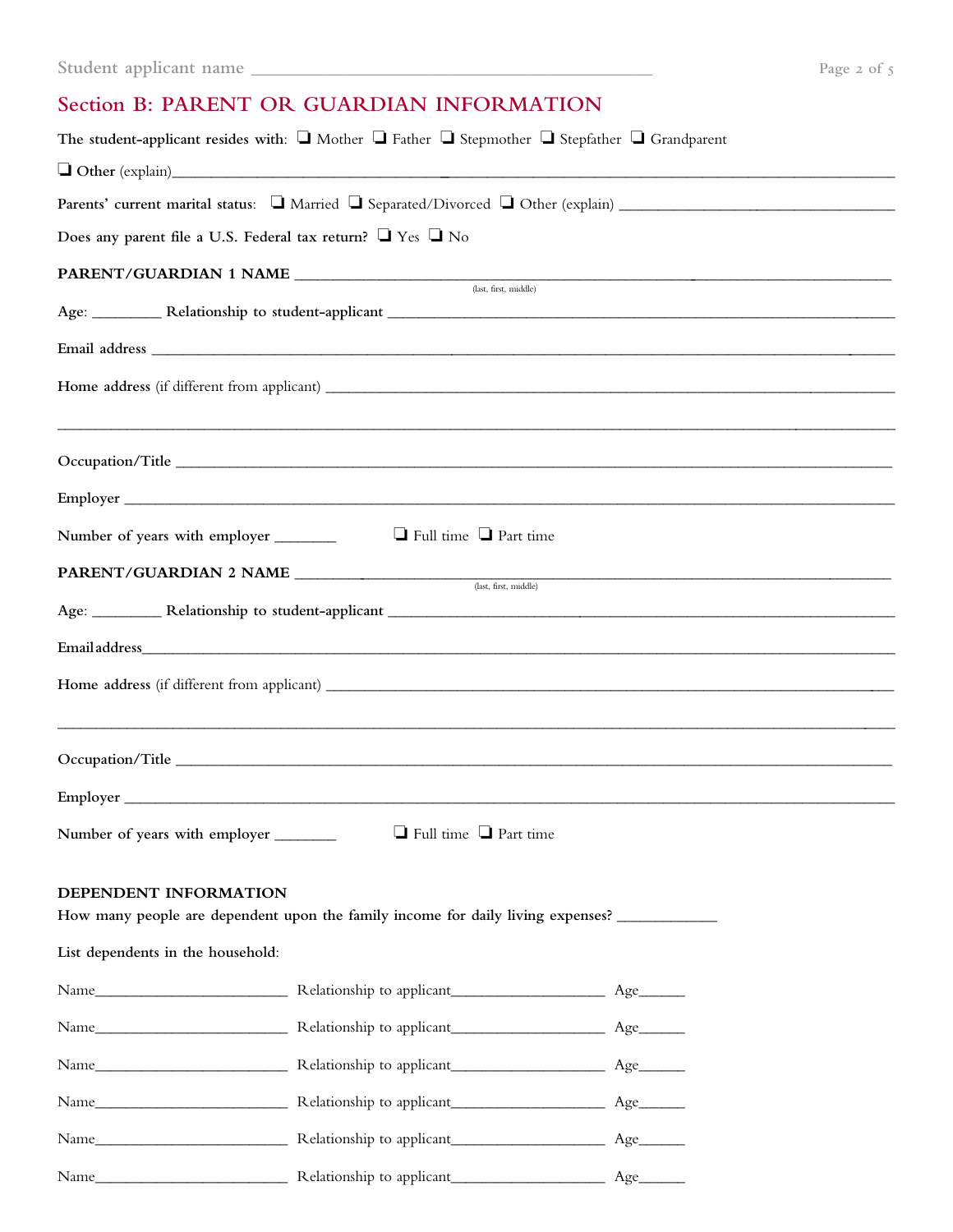# **Section C: FINANCIAL INFORMATION**

What is the official exchange rate of your country's currency to the U.S. dollar: \_\_\_\_\_\_\_\_\_\_\_\_ = 1.00 USD **List your family's annual income for the current calendar year and estimated for next year:**

| <b>SOURCE OF INCOME</b>                                                                                    | THIS YEAR               | <b>NEXT YEAR</b>       |  |
|------------------------------------------------------------------------------------------------------------|-------------------------|------------------------|--|
| Parent 1 salary/wages                                                                                      | $\overline{\text{US}}$  | $\overline{US\$}$      |  |
| Parent 2 salary/wages                                                                                      |                         |                        |  |
| Rental property income                                                                                     | $\overline{US\$}$       | $\overline{US\$}$      |  |
| Business net income                                                                                        |                         |                        |  |
| Interest or dividend income                                                                                |                         | $\overline{US\$}$      |  |
| Pension/annuity/retirement income                                                                          |                         |                        |  |
| Income earned by student applicant                                                                         | US\$                    | US\$                   |  |
| Other income (please explain)                                                                              | $\overline{\text{USS}}$ | US\$                   |  |
| <b>ANNUAL EXPENSES</b>                                                                                     | THIS YEAR               | <b>NEXT YEAR</b>       |  |
| Annual taxes paid to government                                                                            | $\overline{\text{US}}$  | $\overline{\text{US}}$ |  |
| Rent/mortgage                                                                                              |                         |                        |  |
| Health insurance/medical                                                                                   |                         |                        |  |
| Automobile                                                                                                 |                         |                        |  |
| Food                                                                                                       |                         |                        |  |
| Clothing                                                                                                   |                         |                        |  |
| Utilities                                                                                                  | $\overline{US\$}$       | $\overline{US\$}$      |  |
| Annual loan payments*                                                                                      |                         |                        |  |
| Vacations                                                                                                  | $\overline{\text{US}}$  | $\overline{US\$}$      |  |
| Household help/maid/cook/nanny                                                                             |                         |                        |  |
|                                                                                                            | $\overline{US\$}$       | $\overline{US\$}$      |  |
|                                                                                                            |                         |                        |  |
| Does your family employ other people? $\Box$ Yes<br>$\Box$ No                                              |                         |                        |  |
| If yes, how many are employed? ____________ In the home _______________ In the family business ___________ |                         |                        |  |
|                                                                                                            |                         |                        |  |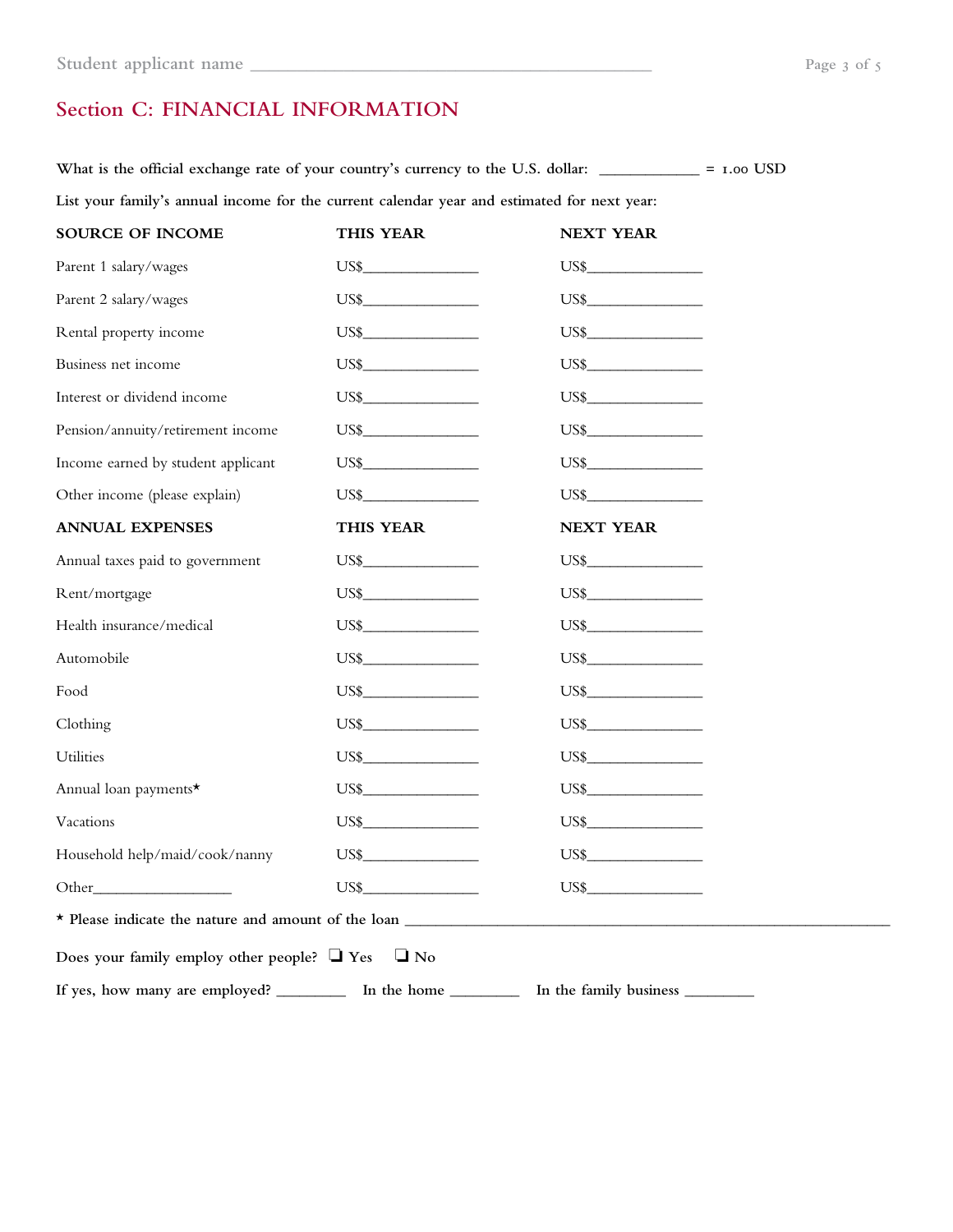| Student applicant name |  | Page 4 of 1 |  |
|------------------------|--|-------------|--|
|------------------------|--|-------------|--|

## **Family assets**

| Is either parent self-employed or holding an interest in a family business? $\Box$ Yes $\Box$ No<br>Total amount of current cash/savings<br><b>OTHER ASSETS</b><br>Total amount of investments (stocks, bonds, etc.)<br>Retirement savings<br>Debts owed to family<br>Assets owned by student-applicant<br>Does your family have any money, property, or assets in another country? $\Box$ Yes $\Box$ No<br>Does your family receive income from these assets? $\Box$ Yes $\Box$ No If yes, US\$ $\Box$ | US\$<br>US\$<br>US\$<br>$\overline{\text{US}}$      |
|---------------------------------------------------------------------------------------------------------------------------------------------------------------------------------------------------------------------------------------------------------------------------------------------------------------------------------------------------------------------------------------------------------------------------------------------------------------------------------------------------------|-----------------------------------------------------|
|                                                                                                                                                                                                                                                                                                                                                                                                                                                                                                         |                                                     |
|                                                                                                                                                                                                                                                                                                                                                                                                                                                                                                         |                                                     |
|                                                                                                                                                                                                                                                                                                                                                                                                                                                                                                         |                                                     |
|                                                                                                                                                                                                                                                                                                                                                                                                                                                                                                         |                                                     |
|                                                                                                                                                                                                                                                                                                                                                                                                                                                                                                         |                                                     |
|                                                                                                                                                                                                                                                                                                                                                                                                                                                                                                         |                                                     |
|                                                                                                                                                                                                                                                                                                                                                                                                                                                                                                         |                                                     |
|                                                                                                                                                                                                                                                                                                                                                                                                                                                                                                         |                                                     |
|                                                                                                                                                                                                                                                                                                                                                                                                                                                                                                         |                                                     |
|                                                                                                                                                                                                                                                                                                                                                                                                                                                                                                         |                                                     |
|                                                                                                                                                                                                                                                                                                                                                                                                                                                                                                         |                                                     |
|                                                                                                                                                                                                                                                                                                                                                                                                                                                                                                         |                                                     |
|                                                                                                                                                                                                                                                                                                                                                                                                                                                                                                         |                                                     |
|                                                                                                                                                                                                                                                                                                                                                                                                                                                                                                         |                                                     |
| <b>EDUCATIONAL EXPENSES</b>                                                                                                                                                                                                                                                                                                                                                                                                                                                                             |                                                     |
| List all dependent children and educational expenses incurred for each:                                                                                                                                                                                                                                                                                                                                                                                                                                 |                                                     |
| Child's Name<br>School/University<br>Age                                                                                                                                                                                                                                                                                                                                                                                                                                                                | <b>US\$</b> Annual cost<br>Amount paid<br>by family |
| <u> 1999 - Jan Jawa Barat, pang</u>                                                                                                                                                                                                                                                                                                                                                                                                                                                                     |                                                     |
|                                                                                                                                                                                                                                                                                                                                                                                                                                                                                                         |                                                     |

**How much can your family contribute toward the student applicant's educational expenses?** 

US\$ \_\_\_\_\_\_\_\_\_\_\_\_\_\_